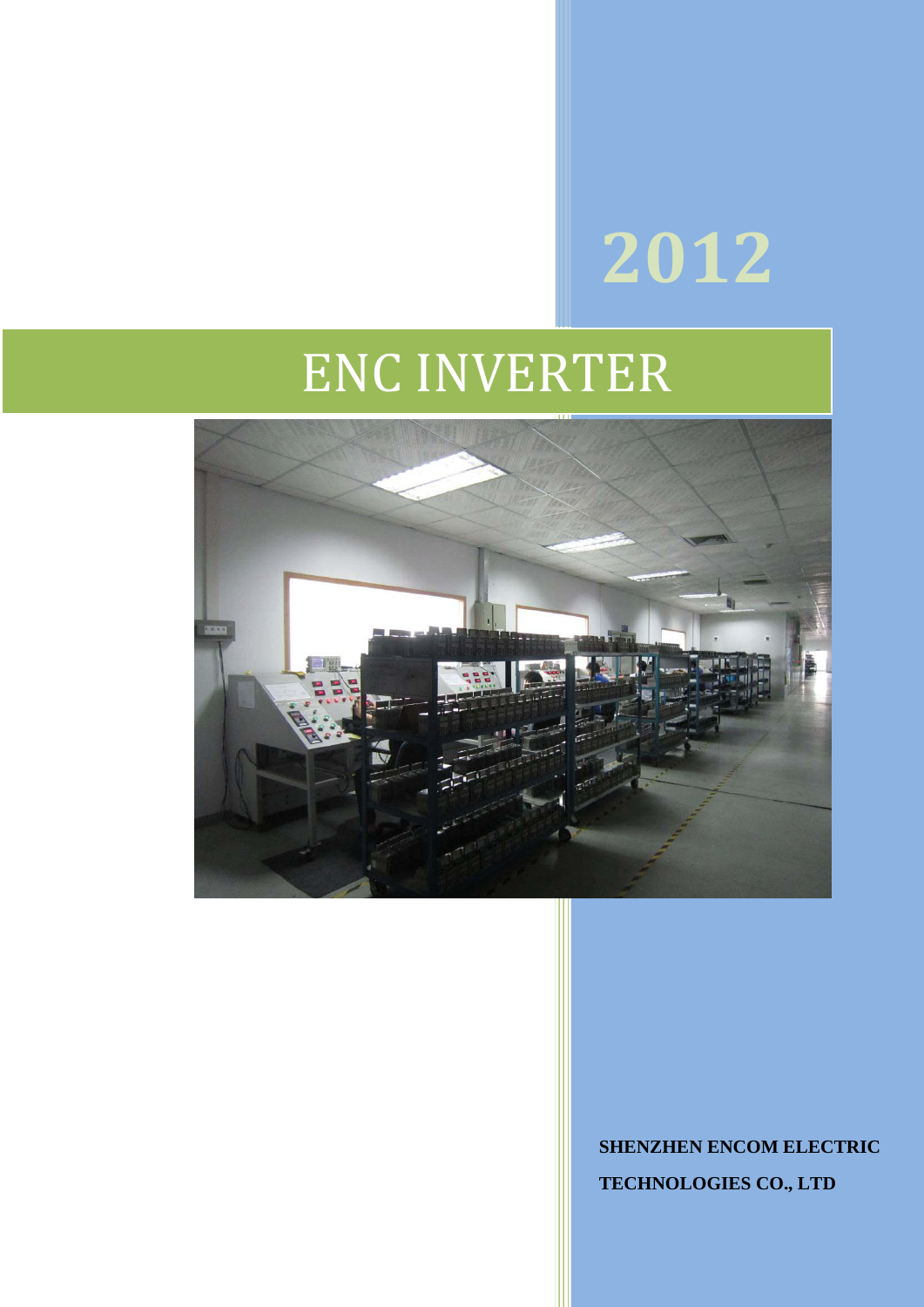## **Company brief introduction**

**Founding Time**: 2004 **Company Cert**: ISO9001:2000 quality control system approval **Main Item:** [Frequency Inverter](http://www.acdrive-china.com/products/frequency-inverter-manufacturer-2096.htm) /AC Drive /Variable Frequency Drive **Production Cert**: CE approval **Number of Employees**: 300 **Number of research staffs:** 30 **Factory Size**: 6800 ㎡ brand-new manufacture base **Annual capacity**: 400 million **Honor of Encom**: National innovation Fund Shenzhen Hi-tech R&D subsidies Business-beginning subsidies for student abroad Shenzhen Software Association member

## **Products series**

- EDS580 easy-fit cabinet inverter (3 phase 380V 0.75KW)
- EDS780 easy-fit single-board inverter (1 phase 220V 0.75KW)
- EDS800 mini universal inverter (1 phase 220V 0.2~1.5KW, 3 phase 380V 0.75-1.5KW)
- EDS1000 series multi-function universal inverter (1 phase 220V 0.4~3.7KW, 3 phase 380V 0.75~55KW, 3 phase 690V 18.5~132KW)
- EDS1100 special for drawing machine (3 phase 380V 0.75~55KW)
- EDS-A200 Series Single-phase Induction Motor Specialized Inverter (1 phase 220V 0.2~3.7KW)
- EDS-V300 current vector inverter (3 phase 380V 0.75~55KW)
- EDS2000 series high-performance universal inverter (3 phase 380V 75~ 400KW)
- EDS2080 series bypass /variable frequency integrated energy save and control machine (3 phase 380V 7.5KW~280KW)
- EDS2800 series current vector control engineering inverter (including special function for injection molding machine, 3 phase 380V 11~75KW)
- [EDS2860 series special type with integrated energy save and control for injection](http://www.acdrive-china.com/products/special-frequency-inverter-for-injection-molding-machine-1263.htm)  molding machine (3 phase 380V 7.5~55KW)
- EDS3000 series high performance closed loop vector control inverter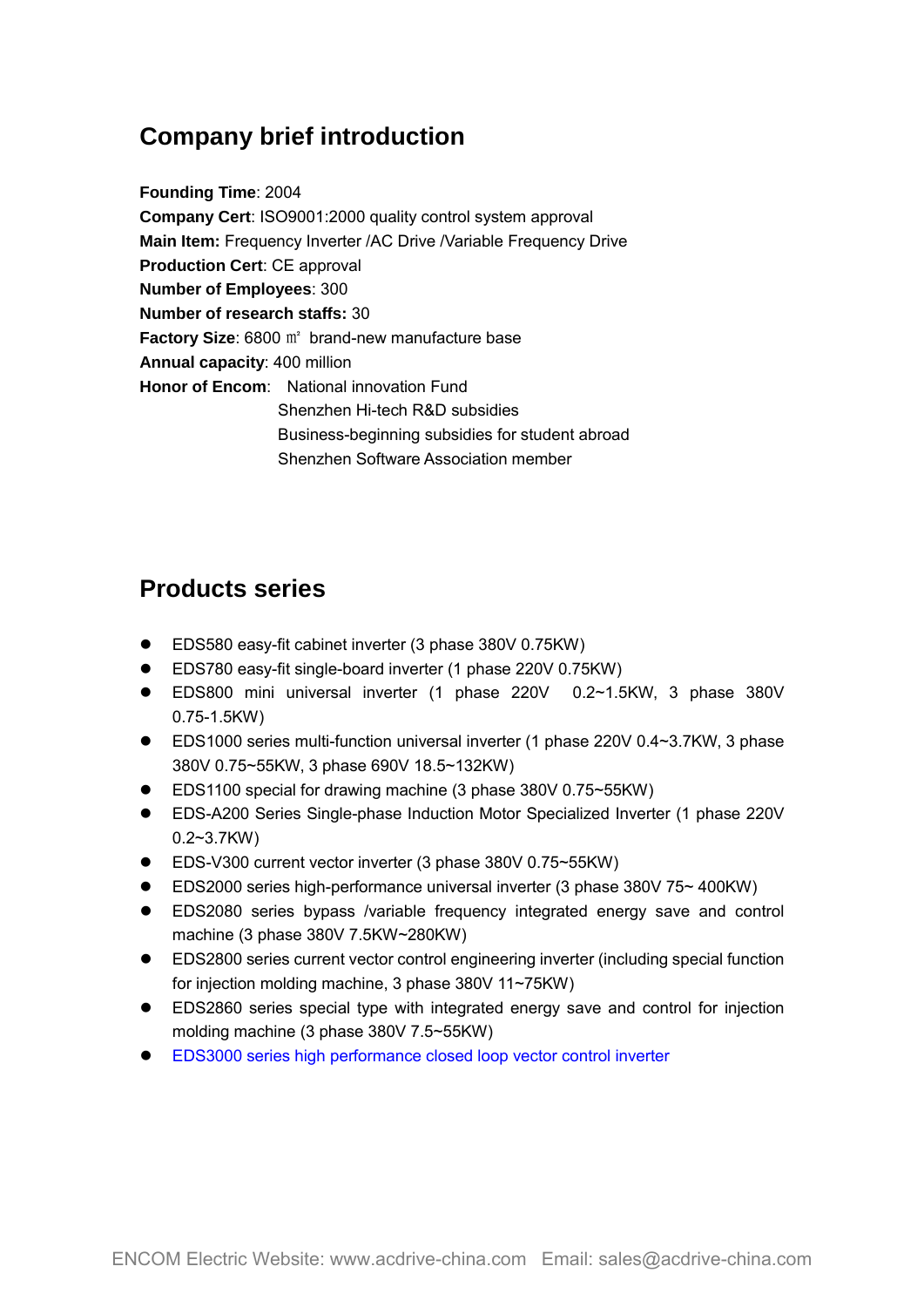## **Unique performance characteristic:**

- 1. Adopt control unit which takes DSP as core to realize hi-speed and hi-performance control to the system and to realize low-frequency hi-torque output;
- 2. Multiple I/O interface to fulfill special demands from every line;
- 3. Reasonable design of digital potentiometer and 3 classes menu;
- 4. Standard/optional RS485 communication interface;
- 5. Supports local and remote keypad, extended distance can reach 1000 meters;
- 6. Keypad parameter copy function;
- 7. Password protection function;
- 8. With an open product development platform, easy to customize.

## ·**Specification**

#### **EDS800/EDS1000/EDS2000/EDS2080/EDS2800**

| item                |                                               |                              | Item description                                                                                                                                                                                                                                                                                                                                     |  |  |
|---------------------|-----------------------------------------------|------------------------------|------------------------------------------------------------------------------------------------------------------------------------------------------------------------------------------------------------------------------------------------------------------------------------------------------------------------------------------------------|--|--|
| ndq                 | Rated volt., frequency                        |                              | 3 phase 690V, 50Hz/60Hz; 3 phase 380V, 50Hz/60Hz; single phase 220V, 50Hz/60Hz                                                                                                                                                                                                                                                                       |  |  |
|                     | Allowed work volt. range                      |                              | 3 phase 690V: 586V~760V; 3 phase 380V: 320V~460V; single phase 220V: 200V~260V                                                                                                                                                                                                                                                                       |  |  |
| ndno                | Voltage                                       |                              | 690V grade: 0-690V; 380V grade: 0-380V; 200V grade: 0-220V                                                                                                                                                                                                                                                                                           |  |  |
|                     | Frequency                                     |                              | 0Hz-400Hz                                                                                                                                                                                                                                                                                                                                            |  |  |
|                     | Over loading capacity                         |                              | G type: 150% of rated current for 1 minute, 200% of rated current for 0.5s;<br>P type: 120% of rated current for 1 minute (for type of 3.7kw~132kw); 110% of rated current<br>for 1 minute, 150% of rated current for 1 second (for type of above 160kw)<br>EDS2800 series: 150% of rated current for 3 minutes, 200% of rated current for 5 seconds |  |  |
|                     | Control mode                                  |                              | EDS2000 series: optimal space voltage vector PWM control; EDS2800: simple current<br>vector control<br>EDS1000 series: Speed sensorless slip vector control, open loop V/F control<br>EDS800 series: optimal space voltage vector SVPWM constant voltage frequency ratio V/F<br>control                                                              |  |  |
|                     | Speed regulation range                        |                              | 1:100                                                                                                                                                                                                                                                                                                                                                |  |  |
| Control performance | Start-up torque                               |                              | 150% of rating torque at 1 Hz for EDS1000 series;<br>100% of rating torque at low frequency for EDS800 series;<br>150% of rating torque at 3 Hz for EDS2000 series;<br>130% of rating torque at 1 Hz for EDS2800 series.                                                                                                                             |  |  |
|                     | Running speed stable state<br>precision       |                              | ≤±0.5% of rating synchronous speed                                                                                                                                                                                                                                                                                                                   |  |  |
|                     | Frequency precision                           |                              | Digital setting: max. frequency×±0.01%; analog setting: max. frequency×±0.5%                                                                                                                                                                                                                                                                         |  |  |
|                     | Frequency<br>resolution                       | analog setting               | 0.1% of max. frequency                                                                                                                                                                                                                                                                                                                               |  |  |
|                     |                                               | digital setting              | 0.01Hz                                                                                                                                                                                                                                                                                                                                               |  |  |
|                     |                                               | exterior pulse               | EDS800/1000 series: 0.5% of max. frequency; EDS2000 series: 0.1% of max. frequency                                                                                                                                                                                                                                                                   |  |  |
|                     |                                               | Digital keyboard<br>settings | 0.01Hz                                                                                                                                                                                                                                                                                                                                               |  |  |
|                     | Torque boost                                  |                              | Automatic torque boost, manual torque boost 0.1%~20.0%                                                                                                                                                                                                                                                                                               |  |  |
|                     | V/F curve (volt. frequency<br>characteristic) |                              | Set rating frequency randomly at range of 5~400Hz, can choose constant torque, degressive<br>torque 1, degressive torque 2, degressive torque 3 and user defined V/F curve in total 5                                                                                                                                                                |  |  |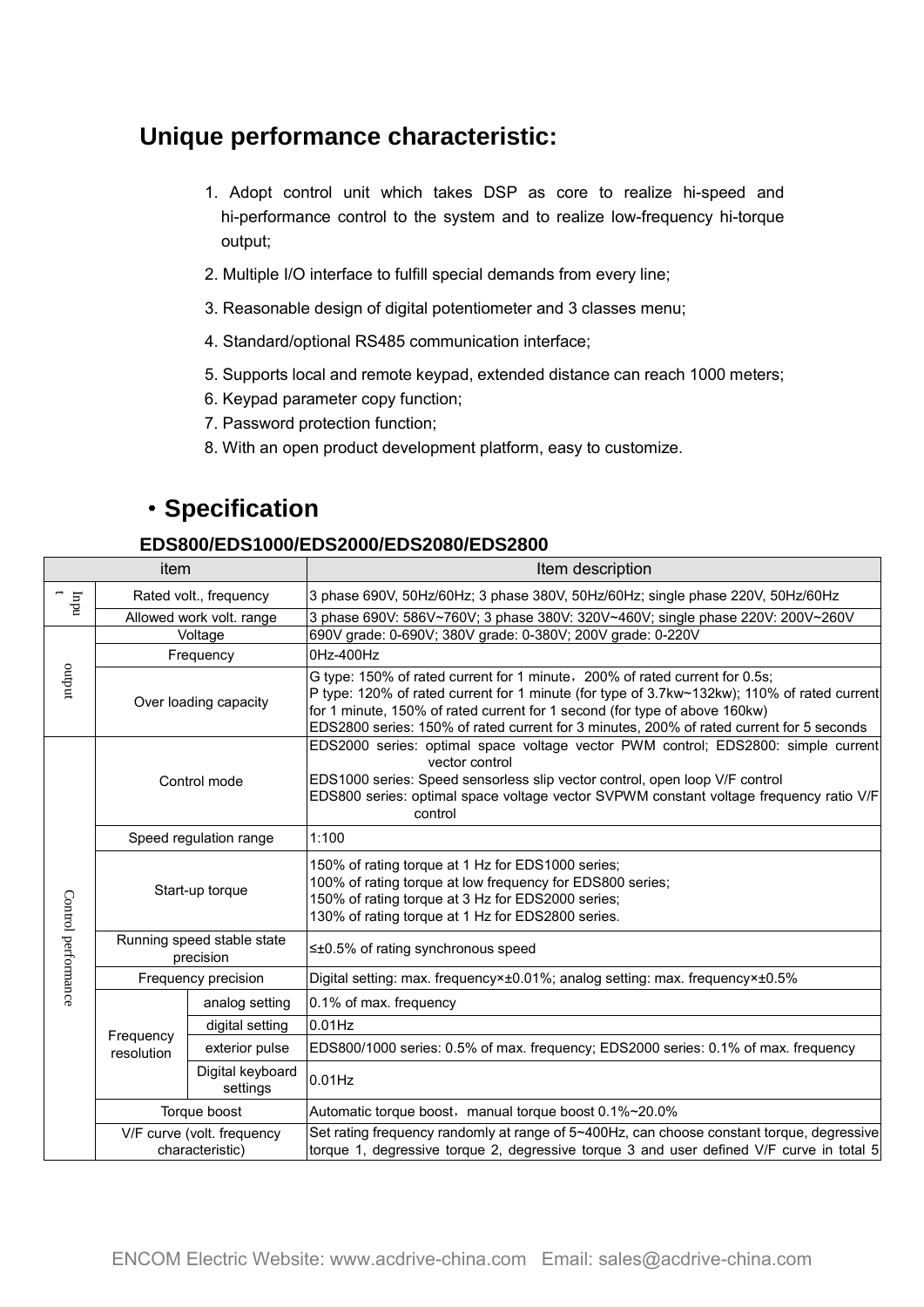|                  | Accelerating decelerating curve        |                                 |                                                                                                                                                         | Modes: straight line accelerating decelerating, S curve accelerating decelerating and<br>automatic Acce/Dece mode; 4 kinds of Acce/Dece time (unit of minute/second can be<br>optioned), max. is 6000 minutes.<br>EDS1000 series has two models: straight line accelerating decelerating, and S curve<br>accelerating Decelerating; 7 kinds of accelerating decelerating time (unit of minute/second<br>can be optioned), max. is 6000 minutes. |
|------------------|----------------------------------------|---------------------------------|---------------------------------------------------------------------------------------------------------------------------------------------------------|-------------------------------------------------------------------------------------------------------------------------------------------------------------------------------------------------------------------------------------------------------------------------------------------------------------------------------------------------------------------------------------------------------------------------------------------------|
|                  | Power consumption<br>brake<br>brake    |                                 |                                                                                                                                                         | Interior or exterior braking resistance for EDS1000/EDS2000; exterior braking resistance for<br>EDS800 series (built-in braking unit)                                                                                                                                                                                                                                                                                                           |
|                  |                                        |                                 | DC brake                                                                                                                                                | Optional start-up and stop, action frequency 0~15Hz, action volt. 0~15%, action time 0~20.0 s                                                                                                                                                                                                                                                                                                                                                   |
|                  | Jog                                    |                                 |                                                                                                                                                         | Jog frequency range: 0.50Hz~50.00Hz; jog accelerating decelerating time 0.1~60.0s can be<br>set                                                                                                                                                                                                                                                                                                                                                 |
|                  | Multi-section speed running            |                                 |                                                                                                                                                         | Realized by interior PLC or control terminal                                                                                                                                                                                                                                                                                                                                                                                                    |
|                  | Interior PID controller                |                                 |                                                                                                                                                         | Be convenient to make closed-loop system                                                                                                                                                                                                                                                                                                                                                                                                        |
|                  | Automatic energy save running          |                                 |                                                                                                                                                         | Optimize V/F curve automatically based on the load to realize power save running                                                                                                                                                                                                                                                                                                                                                                |
|                  | Automatic volt. regulation (AVR)       |                                 |                                                                                                                                                         | Can keep constant output volt. When power source voltage varies.                                                                                                                                                                                                                                                                                                                                                                                |
|                  | Automatic current limiting             |                                 |                                                                                                                                                         | Limit running current automatically to avoid frequent over-current which will cause trip                                                                                                                                                                                                                                                                                                                                                        |
|                  |                                        | Running order specified channel |                                                                                                                                                         | Keypad provision, control terminal provision, serial port provision                                                                                                                                                                                                                                                                                                                                                                             |
|                  | Running frequency specified<br>channel |                                 |                                                                                                                                                         | Digital provision, analog provision, impulse provision, serial port provision, combined<br>provision, can be switched at any time by kinds of method                                                                                                                                                                                                                                                                                            |
| Running function | pulse output channel                   |                                 |                                                                                                                                                         | Impulse square wave signal output of 0~50KHz (for EDS1000/EDS800 it is 0~20KHz) can<br>realize output of physical parameter such as setting frequency, output frequency and etc.                                                                                                                                                                                                                                                                |
|                  | Analog output channel                  |                                 |                                                                                                                                                         | 2 channel of analog signal output, each channel can be 4~20mA or 0~10V (for EDS800)<br>series: 1 channel of analog signal output AO, which can be $4 \sim 20 \text{mA}$ or $0 \sim 10 \text{V}$ ), through them<br>the inverter can realize output of physical parameter such as setting frequency, output<br>frequency and etc.                                                                                                                |
|                  | Special channel of EDS2800             |                                 |                                                                                                                                                         | 2-way 0-1A and 2-way 0-10V isolated analog input signal                                                                                                                                                                                                                                                                                                                                                                                         |
|                  | LED display                            |                                 |                                                                                                                                                         | Can display setting frequency, output frequency, output voltage, output current etc. in total 20<br>kinds of parameter (EDS800 has 14 kinds of parameter)                                                                                                                                                                                                                                                                                       |
| keypad           | <b>Button lock</b>                     |                                 |                                                                                                                                                         | Lock all of the buttons; For EDS1000/EDS800: Lock all or part of the buttons(analog)<br>potentiometer can't be locked)                                                                                                                                                                                                                                                                                                                          |
|                  | Parameters copy                        |                                 |                                                                                                                                                         | Parameters can be quickly copied. by using of keyboard and<br>remote-control keypad(EDS800/EDS1000 series haven't this function)                                                                                                                                                                                                                                                                                                                |
|                  | Protection function                    |                                 |                                                                                                                                                         | Over-current protection, over-voltage protection, lack-voltage protection, over-heat<br>protection, over-load protection, missing phase protection (in option)etc.                                                                                                                                                                                                                                                                              |
|                  |                                        |                                 | Optional parts                                                                                                                                          | Brake subassembly, remote-control keypad, connecting cable for remote-control keypad etc.                                                                                                                                                                                                                                                                                                                                                       |
|                  |                                        |                                 | Use ambient                                                                                                                                             | Indoor, not bare to sunlight, no dust, no corrosive gas, no flammable gas, no oil fog, no<br>vapor, no water drop or salt etc.                                                                                                                                                                                                                                                                                                                  |
|                  |                                        |                                 | altitude                                                                                                                                                | Lower than 1000m                                                                                                                                                                                                                                                                                                                                                                                                                                |
| ambient          |                                        |                                 | Ambient temperature                                                                                                                                     | -10°C~+40°C(under ambient temperature 40°C ~50°C, please reduce the volume or<br>strengthen heat sink)                                                                                                                                                                                                                                                                                                                                          |
|                  |                                        |                                 | Ambient humidity                                                                                                                                        | Smaller than 95%RH, no condensation water                                                                                                                                                                                                                                                                                                                                                                                                       |
|                  |                                        | vibration                       |                                                                                                                                                         | Smaller than 5.9m/s <sup>2</sup> (0.6g)                                                                                                                                                                                                                                                                                                                                                                                                         |
|                  |                                        |                                 | Storage temperature                                                                                                                                     | -40°C~+70°C                                                                                                                                                                                                                                                                                                                                                                                                                                     |
|                  | Defending grade<br>Cooling mode        |                                 |                                                                                                                                                         | <b>IP20</b>                                                                                                                                                                                                                                                                                                                                                                                                                                     |
| configuration    |                                        |                                 |                                                                                                                                                         | By fan with automatic temperature control                                                                                                                                                                                                                                                                                                                                                                                                       |
| Mounting mode    |                                        |                                 | Wall-amount for type of 132kwG/160kwP and below, cabinet/wall-amount for type of<br>160kwG/200kwP and above, all of the EDS2800 series are wall-amount. |                                                                                                                                                                                                                                                                                                                                                                                                                                                 |
|                  | Options for EDS2080 series             |                                 |                                                                                                                                                         | Isolating switch, circuit breakers, fuses, AC input / output reactors, the input / output EMI<br>filters, ammeter, voltmeter, frequency meter                                                                                                                                                                                                                                                                                                   |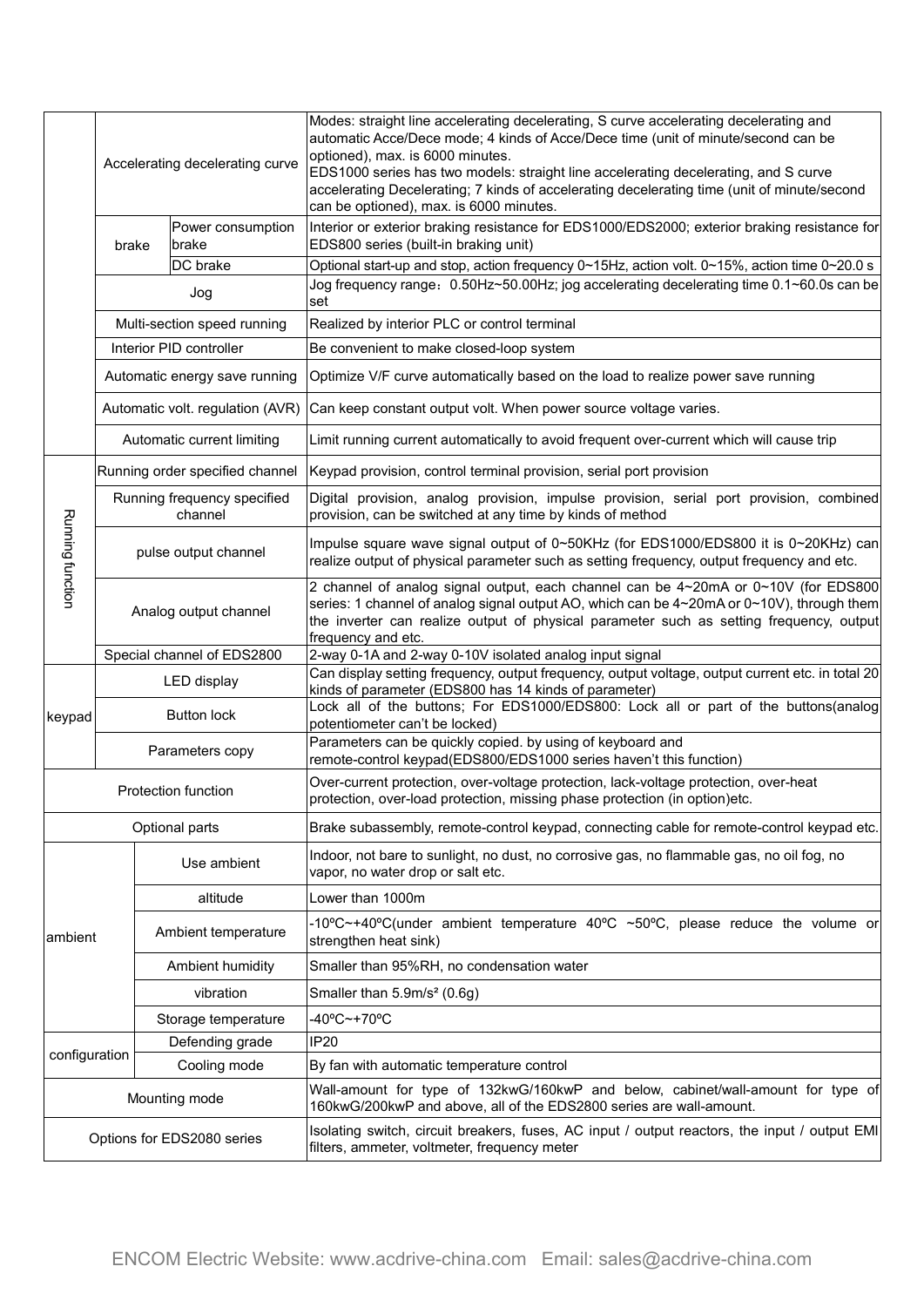**(Actual specification shall be a bit different from above depending on different types, please refer to user's manual or consult with manufacturer when you choose our products)**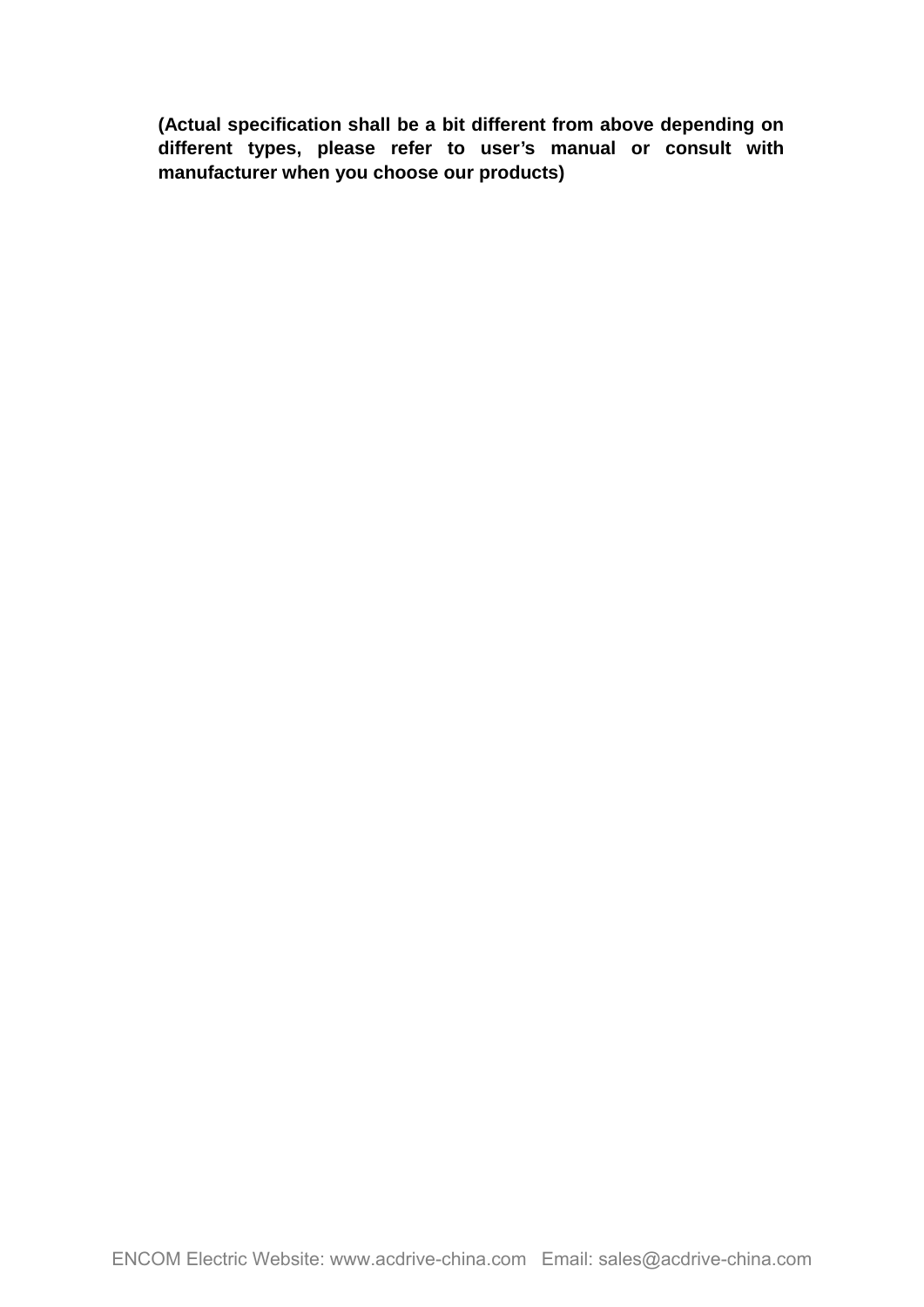

## **Spec. ,Size and Gross Weight**

| <b>INVERTER TYPE</b>      | Rated<br><b>Power</b><br>(KW)        | <b>Rated</b><br><b>Output</b><br><b>Current (A)</b> | <b>Size</b><br>H*W*D(mm)     | <b>Packing</b><br>size(cm) | G.W.<br>(kg)   |
|---------------------------|--------------------------------------|-----------------------------------------------------|------------------------------|----------------------------|----------------|
| EDS580-4T0007             | 0.75                                 | 2.3                                                 | 14*12.3*12.12                | 15.8*18*17                 | $\overline{2}$ |
| EDS780-2S0007             | 0.75                                 | 4.7                                                 | 12*11*7                      | 15.5*12*16.5               | 0.9            |
| EDS800-2S0002             | 0.2                                  | 1.6                                                 | 141.5*85*126                 | 16*14*17                   | 1.5            |
| EDS800-2S0004             | 0.4                                  | 3                                                   |                              |                            |                |
| EDS800-2S0007             | 0.75                                 | 4.7                                                 |                              |                            |                |
| EDS800-2S0015             | 1.5                                  | 7.5                                                 |                              |                            |                |
| EDS800-4T0007             | 0.75                                 | 2.3                                                 |                              |                            |                |
| EDS800-4T0015             | 1.5                                  | 3.7                                                 |                              |                            |                |
| <b>INVERTER TYPE</b>      | <b>Rated</b><br><b>Power</b><br>(KW) | <b>Rated</b><br><b>Output</b><br>Current (A)        | <b>Size</b><br>$H^*W^*D(mm)$ | <b>Packing</b><br>size(cm) | G.W.<br>(kg)   |
| EDS-A200-2S0002           | 0.2                                  | 1.6                                                 |                              |                            | 1.5            |
| EDS-A200-2S0004           | 0.4                                  | 3                                                   | 141.5*85*126                 | 16*14*17                   |                |
| EDS-A200-2S0007           | 0.75                                 | 4.7                                                 |                              |                            |                |
| EDS-A200-2S0015           | 1.5                                  | 7.5                                                 |                              |                            |                |
| EDS-A200-2S0022           | 2.2                                  | 10                                                  | 230*155*164                  | 33*24*25                   | 4              |
| EDS-A200-2S0037           | 3.7                                  | 17                                                  |                              |                            |                |
| <b>INVERTER TYPE</b>      | <b>Rated</b><br><b>Power</b><br>(KW) | <b>Rated</b><br><b>Output</b><br><b>Current (A)</b> | <b>Size</b><br>$H^*W^*D(mm)$ | <b>Packing</b><br>size(cm) | G.W.<br>(kg)   |
| EDS1000-2S0004            | 0.4                                  | 3                                                   |                              |                            |                |
| EDS1000-2S0007            | 0.75                                 | 4.7                                                 |                              |                            | 2.5            |
| EDS1000-2S0015            | 1.5                                  | 7.5                                                 | 170*125*135.5                | 25*20*21                   |                |
| EDS1000-4T0007G/0015P/C   | 0.75                                 | 2.3                                                 |                              |                            |                |
| EDS1000-4T0015G/0022P/C   | 1.5                                  | 3.7                                                 |                              |                            |                |
| EDS1000-2S0022            | 2.2                                  | 10                                                  |                              |                            |                |
| EDS1000-2S0037            | 3.7                                  | 17                                                  | 230*155*164<br>33*24*25      |                            | $\overline{4}$ |
| EDS1000-4T0022G/4T0037P/C | 2.2                                  | 5                                                   |                              |                            |                |
| EDS1000-4T0037G/4T0055P/C | 3.7                                  | 8.5                                                 |                              |                            |                |
| EDS1000-4T0055G/4T0075P/C | 5.5                                  | 13                                                  |                              |                            |                |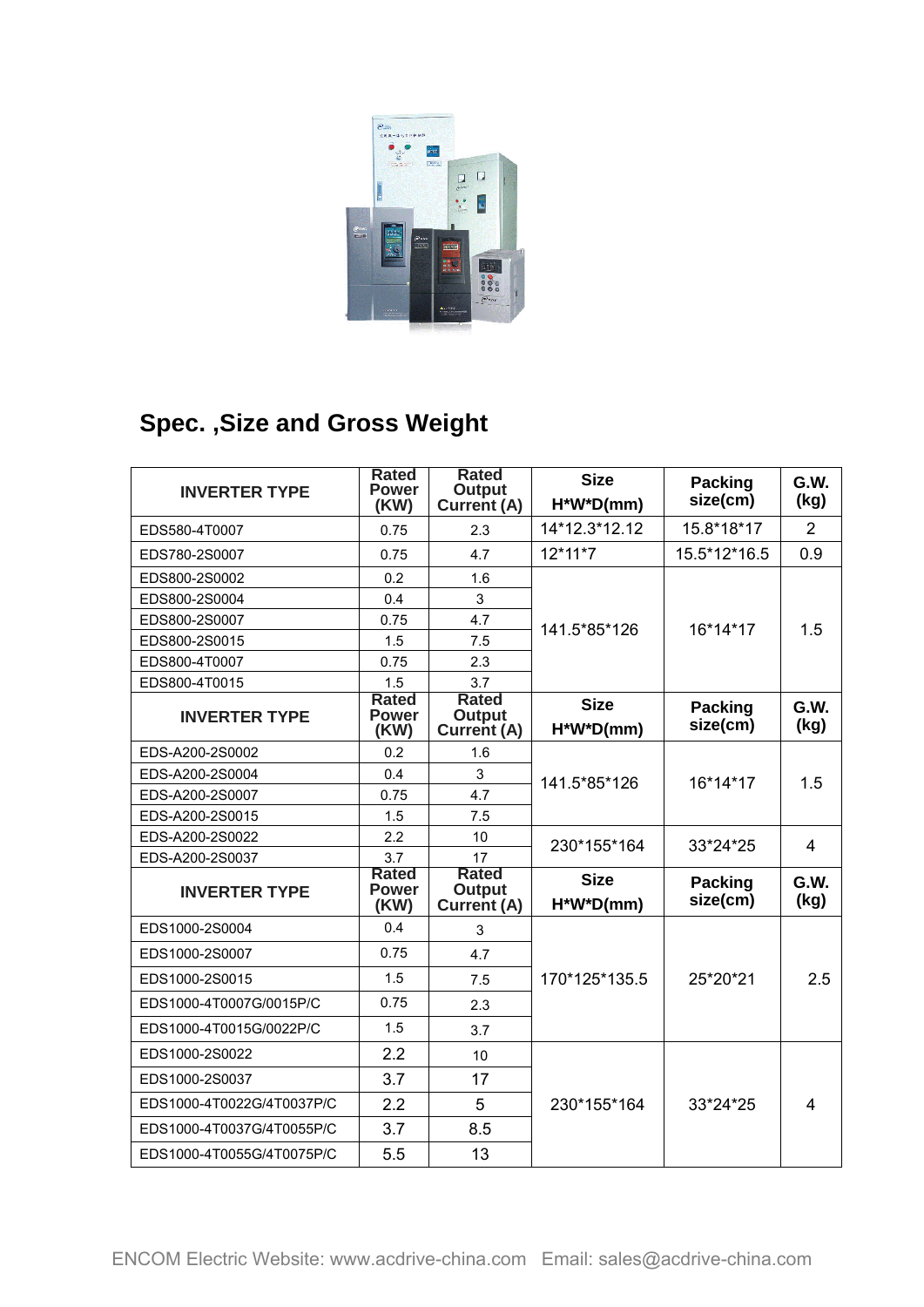| EDS1000-4T0075G/4T0110P/C | 7.5  | 17  | 290*200*187  | 38*29*27   | 6.5  |
|---------------------------|------|-----|--------------|------------|------|
| EDS1000-4T0110G/4T0150P/B | 11   | 25  |              |            |      |
| EDS1000-4T0150G/4T0185P/B | 15   | 33  | 345*218*221  | 42*29*28   | 10.5 |
| EDS1000-4T0185G/4T0220P   | 18.5 | 39  | 430*260*261  | 52*34*36   | 18   |
| EDS1000-4T0220G/4T0300P   | 22   | 45  |              |            |      |
| EDS1000-4T0300G/4T0370P   | 30   | 60  | 505*280*261  | 63*38*34   | 25.5 |
| EDS1000-4T0370G/4T0450P   | 37   | 75  |              |            |      |
| EDS1000-4T0450G/4T0550P   | 45   | 91  | 535*300*261  | 62*40*35   | 27   |
| EDS1000-4T0550G/4T0750P   | 55   | 112 | 645*370*267  | 77*50*49   | 52   |
| EDS2000-4T0750G/4T0900P   | 75   | 150 | 680*480*369  | 84*64*60   | 70   |
| EDS2000-4T0900G/4T1100P   | 90   | 176 |              |            |      |
| EDS2000-4T1100G/4T1320P   | 110  | 210 |              | 91*64*63   | 99   |
| EDS2000-4T1320G/4T1600P   | 132  | 253 | 750*480*381  |            |      |
| EDS2000-4T1600G/4T2000P   | 160  | 304 | 1500*600*500 | 170*80*77  | 180  |
| EDS2000-4T2000G/4T2200P   | 200  | 380 | 1600*600*500 | 180*80*78  | 180  |
| EDS2000-4T2200G/4T2500P   | 220  | 426 |              |            |      |
| EDS2000-4T2500G/4T2800P   | 250  | 474 |              | 180*90*78  | 190  |
| EDS2000-4T2800G/4T3150P   | 280  | 520 | 1600*700*500 |            |      |
| EDS2000-4T3150G/4T3500P   | 315  | 600 |              |            |      |
| EDS2000-4T3500G/4T3750P   | 350  | 650 |              |            |      |
| EDS2000-4T4000GR          | 400  | 750 | 1800*900*600 | 200*110*88 | 240  |
| EDS2860-4T0075            | 7.5  | 17  |              |            | 25   |
| EDS2860-4T0110            | 11   | 25  | 255*260*620  | 66*28*26   |      |
| EDS2860-4T0150            | 15   | 33  | 255*280*660  | 77*42*40   | 36   |
| EDS2860-4T0185            | 18.5 | 39  |              | 77*42*40   | 36   |
| EDS2860-4T0220            | 22   | 45  | 300*320*735  |            |      |
| EDS2860-4T0300            | 30   | 60  | 300*360*830  | 97*35*30   | 46   |
| EDS2860-4T0370            | 37   | 75  |              |            |      |
| EDS2860-4T0450            | 45   | 91  | 340*435*935  | 126*45*33  | 90   |
| EDS2860-4T0550            | 55   | 112 |              |            |      |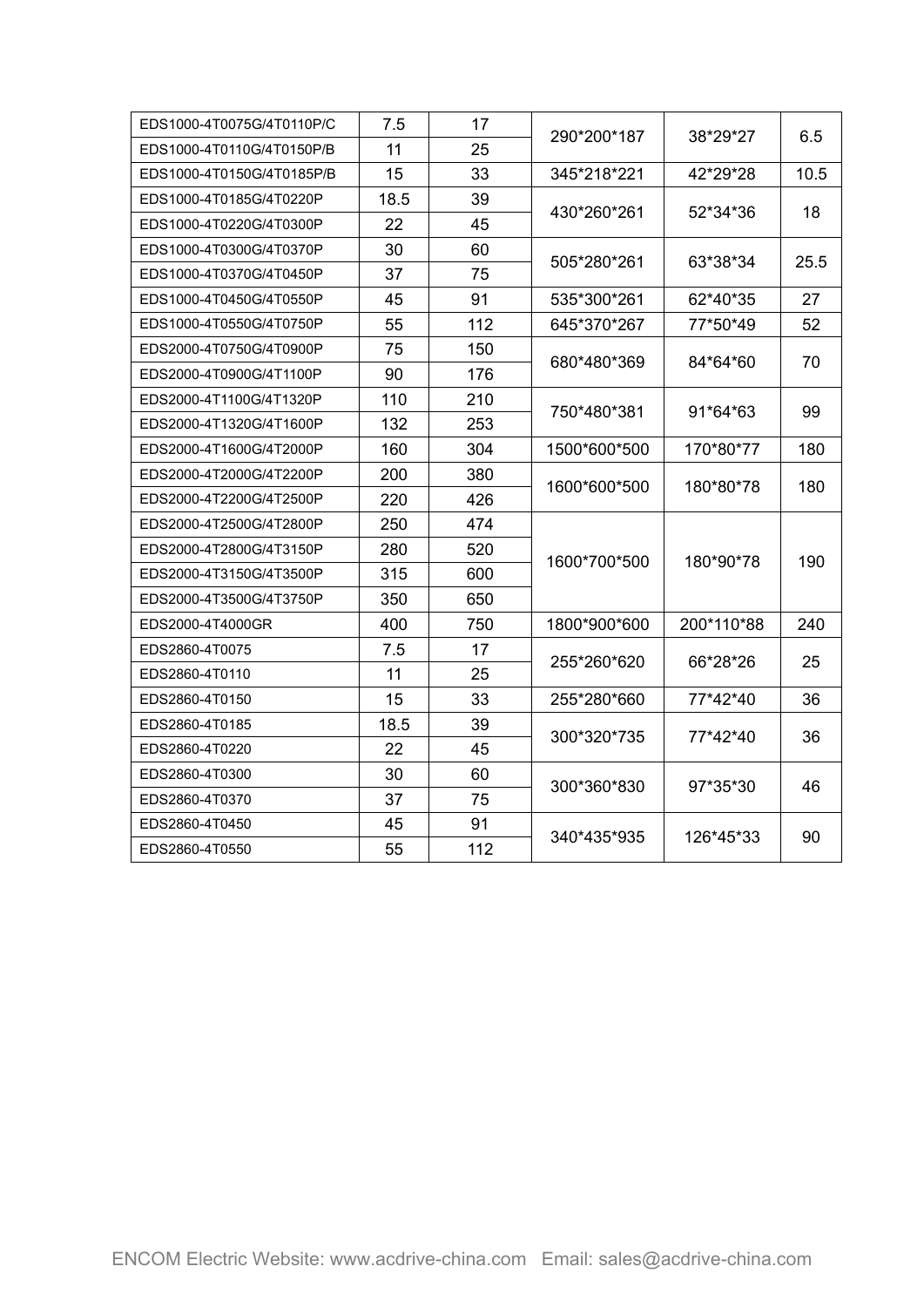## **EDS580 intelligent inverter integrated with motor**

#### EDS580 performance advantages:

1. Smart design, with the motor naturally

Breaking traditional design of structure and appearance for inverter, innovative integrated design with motor, inverter mounted directly on position of the motor terminal box, sparing need for installing cabinet and wiring, simple and convenient installation, strong anti-interference, compatible with the same power motor from different manufacturers, combined with the motor, and totally natural!

2. Sophisticated design, super strong capability of withstanding harsh environment Fully enclosed metal casing design and unique lower power consumption design, not only energy-saving but also heat losses reducing. To enhance the inverter's ability of anti-dust, anti-dirt and anti high-temperature, so it is able to show excellently for a long time even in harsh and complex environment!

#### 3. Safe design, protecting equipment handily

Adopting pluggable dust-proof terminals externally, adding anti-jamming performance and overvoltage & over current design for internal hardware circuit, which resists strong electromagnetic noise, and protects the inverter in time even in exceptional situations. Collocation of external and internal part ensures stability and security of the inverter.

#### 4. User-friendly design, ensuring efficient work

Excellent on-site operation makes all debug and control operations be done within the motor terminal box! (Also it can conduct multi-machine communication and PC operation through standard 485 communication interface.)

#### 5. Distinctive value, creating new ideas of application

With ENC's strong and unique R & D strength, EDS580 provides intelligent power for the motor, has a number of intellectual property and patents, and its innovative value is totally outstanding from other competing products; With help of EDS580, motor manufacturers can make speed adjustable intelligent motor system to improve the grade and value of existing motors; the inverter is also suitable for the upgrade and re-equip of an existing project, which saves installation costs and improves the product reliability under dust and high temperature environment. EDS580 has great potential market value with its creative application of new ideas.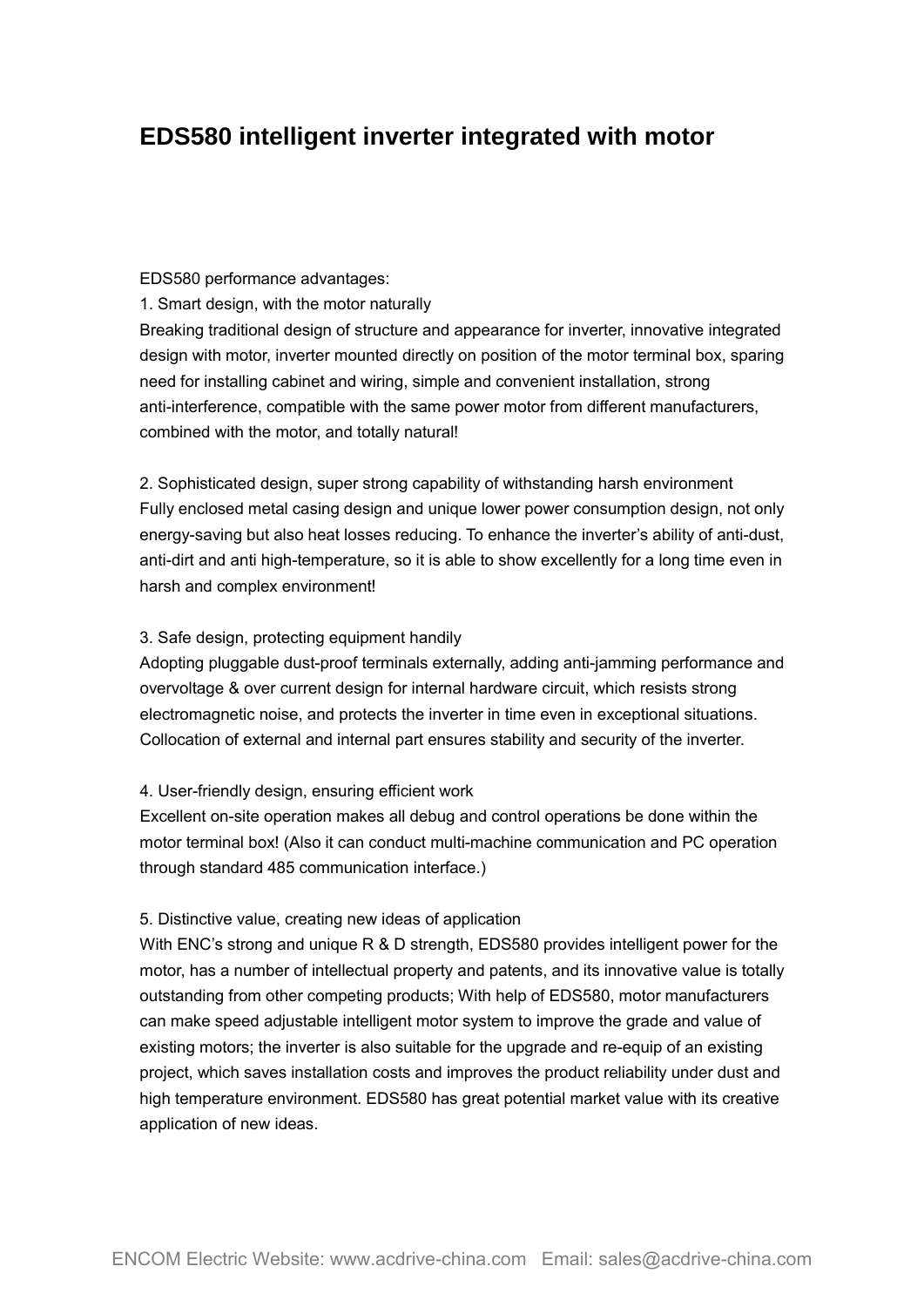## **EDS780 Single-Board Inverter**

EDS780 [frequency inverter](http://www.acdrive-china.com/products/frequency-inverter-manufacturer-2096.htm) is a kind of high performance single-board inverter developed by Shenzhen Encom. It has been applied cosmically to traverse weaving machine in textile industry.

EDS780's performance characteristic:

- 1. Small size, powerful function, extremely high cost performance.
- 2. Widely applicable in all types of control situation which needs installation
- 3. Adopt space voltage vector SVPWM control
- 4. Adopt independent 16 steps speed control; control is more accurate and convenient
- 5. Good adaptability to power supply can be applied to rural power grids with big fluctuation.
- 6. Panel control, terminal control and other methods controls can be realized
- 7. Configuration bulk capacitor can store certain pump energy.
- 8. Built-in simple PLC function, traverse function, more extensive adaptability.
- 9. Containing failure memory function, which is more convenient for finding problems.
- 10. RS485 communication function optional.
- **Power range: 0.75KW 1 phase 220V**

## **EDS-A200 Series Single-phase Induction Motor Specialized**

#### **Inverter**

#### **Features of EDS-A200**

- Adapt to single-phase motor
- 20%-50% efficiency saving
- Pulse/analog input output channels;
- 8 segments speed control;
- $\bullet$  Multiple running frequency/command specified channels;
- Can realize copy for parameters by using long-distance keyboard;
- Hi-performance isolating OC output, AC or DC load of 220V/0.5A can be connected;
- **Traversal function can be widely applied to all kinds of spinning devices;**
- Built-in [Braking unit](http://www.acdrive-china.com/products/brake-unit-8512.htm)
- Built-in user's timer/counter

**Power range: 0.2kw~3.7kw 220V**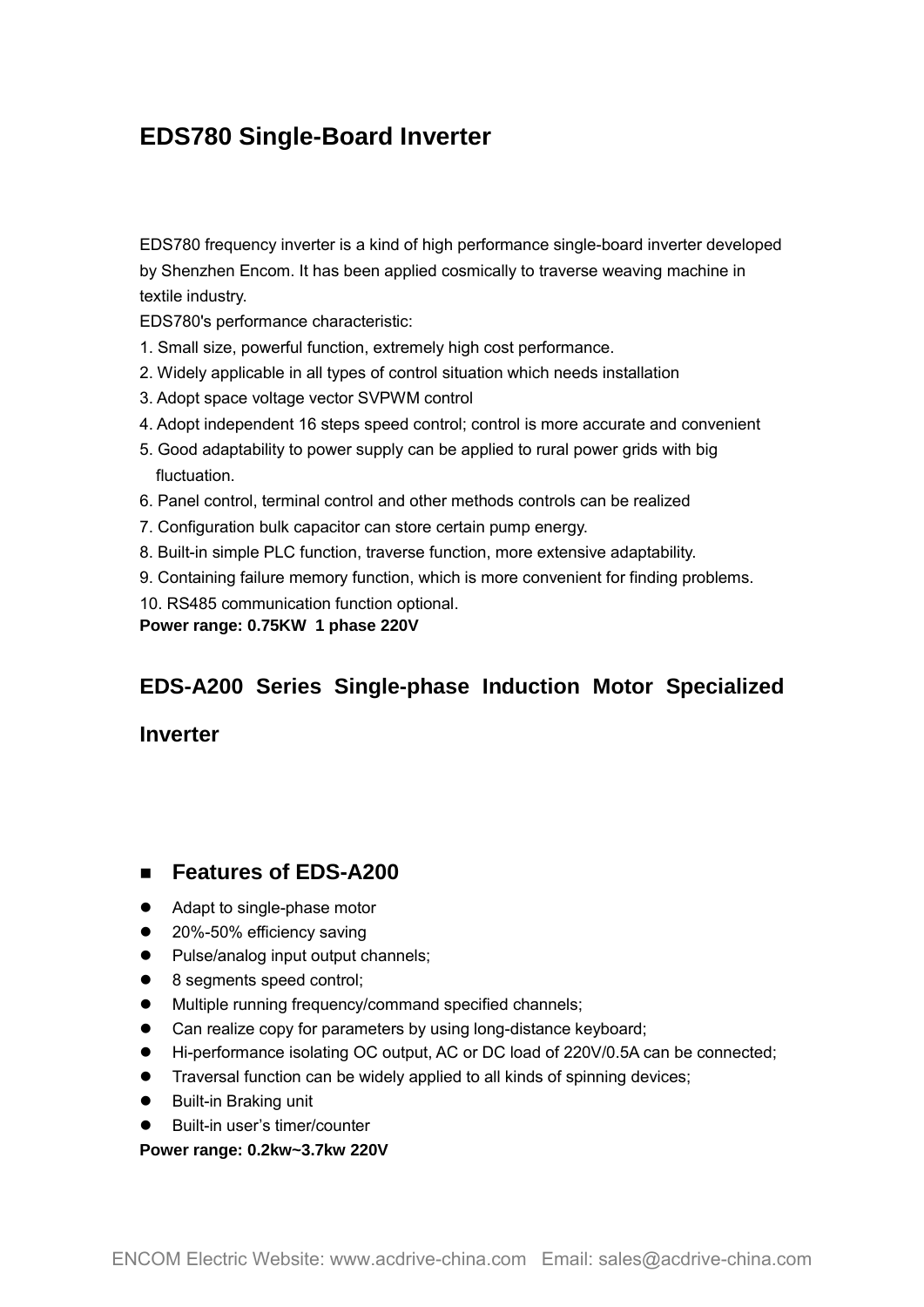## **EDS800 Universal mini inverter (CE Approval)**

#### **Features of EDS800**

- Small size (126\*85\*141.5mm), high cost performance.
- Can make up of inverter network independently and can set to be mainframe or sub-device
- Pulse/analog input output channels;
- 8 segments speed control;
- $\bullet$  Multiple running frequency/command specified channels;
- Can realize copy for parameters by using long-distance keyboard;
- Hi-performance isolating OC output, AC or DC load of 220V/0.5A can be connected;
- Traversal function can be widely applied to all kinds of spinning devices;
- Built-in Braking unit
- Built-in user's timer/counter

**Power range: 0.2kw~1.5kw 220V; 0.75kw~1.5kw 380V.**

## **Basic running wiring diagram**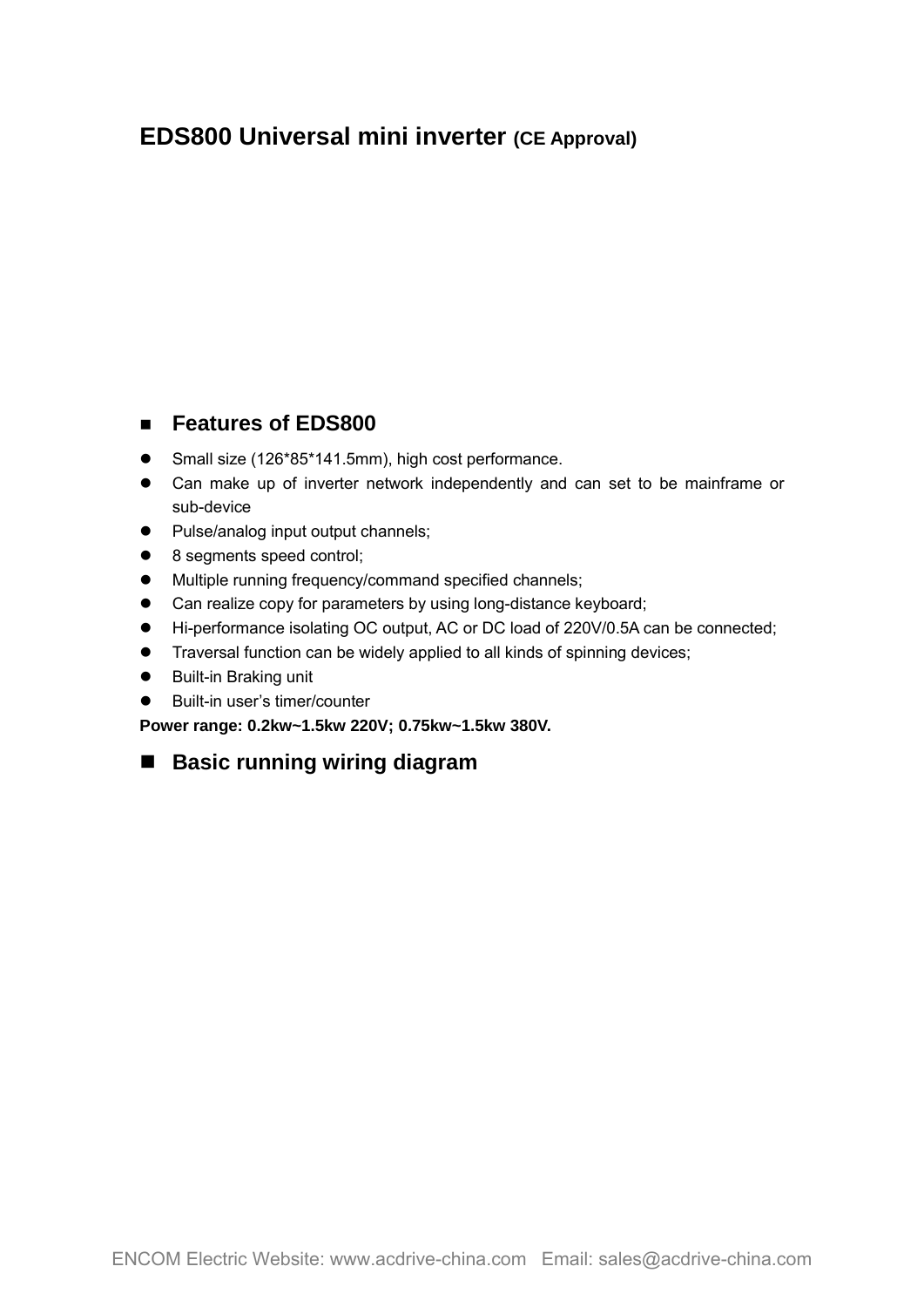

## **EDS1000 series multi-function universal inverter (CE Approval)**



#### ■ Features of EDS1000

- Small volume, be suitable for all kinds of spot;
- 150% of rated torque at 1 Hz frequency;
- Built-in PID controller, can realize constant pressure (flux etc.) "One drives multiple devices"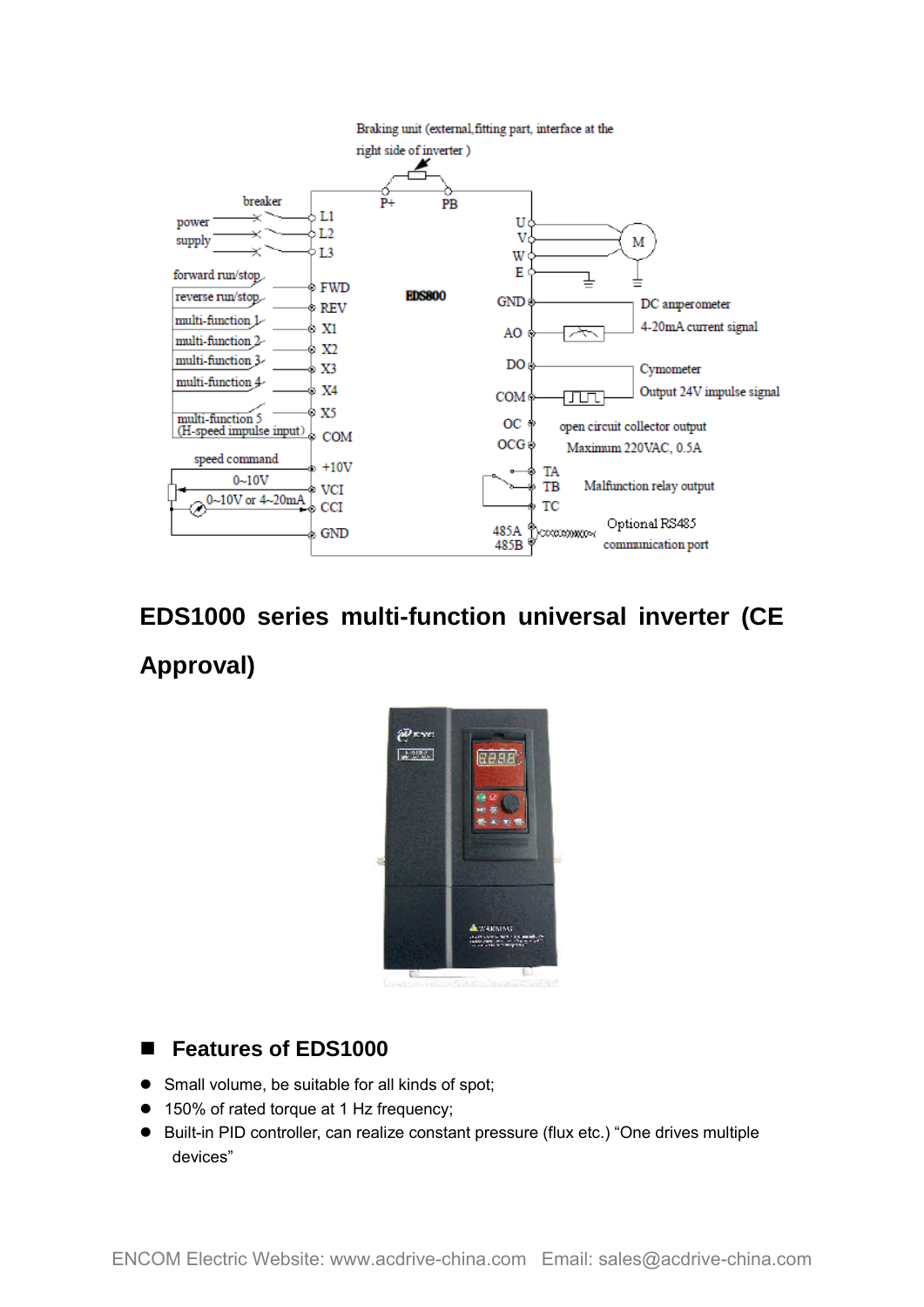control (function in option);

- 16 (maximum) section speed control;
- 0-20KHz pulse input output interface;
- Spinning traverse function;
- Bears automatic voltage regulation (AVR) and automatic current limiting function;
- RS485 communication interface (part in option).

**Power range: 0.4kw~3.7kw 220V; 0.75kw~55kw 380V**



## **EDS1100 series inverter for drawing machine:**

- 1. Independently constitute dual-inverter digital PID control system;
- 2. To identify rolling diameter of line-receiving tray automatically;
- 3. Automatic identification of mechanical transmission ratio;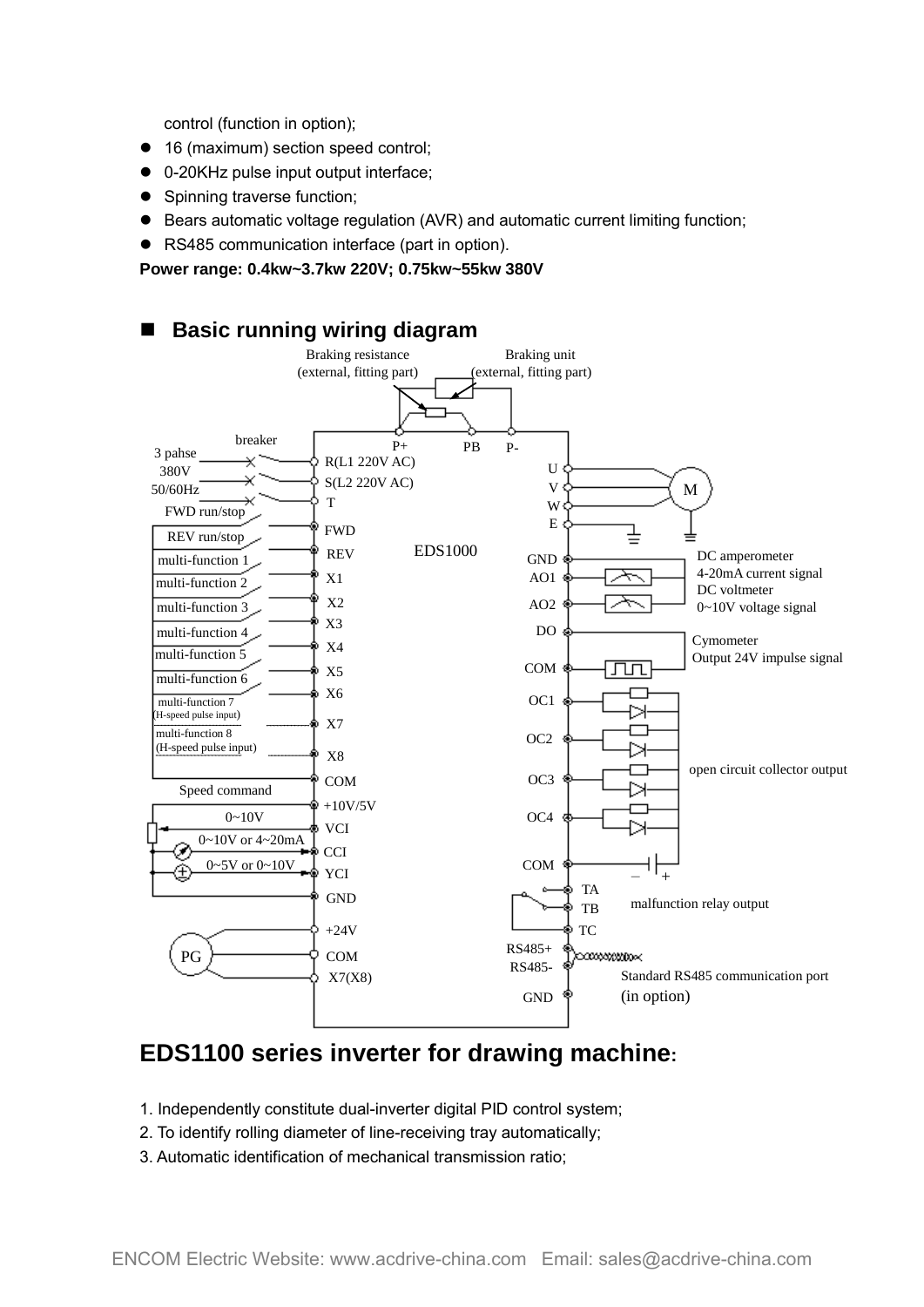- 4. Automatic identification of diameter of cable;
- 5. Automatically adjust PID parameters;
- 6. Automatically track speed of mainframe, and after power on it will go to zero point of tensity balance bar (middle point);
- 7. Smooth starting, stable running, and constant tension;
- 8. System simplicity, low cost, easy maintenance, and more stable control effect

#### **Power range: 1.5kw~55kw 380V**

#### **EDS-V300 current vector inverter**

- 1. Adopt current vector control technology, and optimize V / F control simultaneously;
- 2. Big torque at low frequency: output 150% rated torque at 0.5hz;
- 3. High steady-state accuracy: error rate of speed signal input and actual speed output is ±5%;
- 4. Unique self-learning technology: After entering the motor nameplate parameters, the inverter will start static and rotary tuning itself, in order to dynamically recognise motor parameters needed by motor vector control;
- 5. Good robustness: Generally not sensitive to motor parameters, not too dependent on parameters change, strong resistance to environment temperature change;
- 6. Simple and easy to adjust: No special setting for the motor and controller parameters. If any wrong parameter setting, just resume factory setting;
- 7. Fast and stable high speed down response, maximum frequency accelerating/decelerating time can be 0.1s;
- 8. Even there are sudden change of load, rapid acceleration and deceleration, inverter can do fast and intelligent self-adjustment. So rare over current, short circuit fault and etc.;
- 9. Offer many kinds of frequency input ways, RS485 communication interface as Standard configuration, MODBUS protocol optional.

#### **Power range: 0.4kw~2.2kw (220V); 0.75kw-55kw (380V)**

Suitable for: machine tools, wood machinery, stone machinery, mining machinery, printing machinery, drawing machine, textile, paper making, metallurgy, food, chemical, transmission, wire and cable, ceramic industry, building materials, packaging machinery,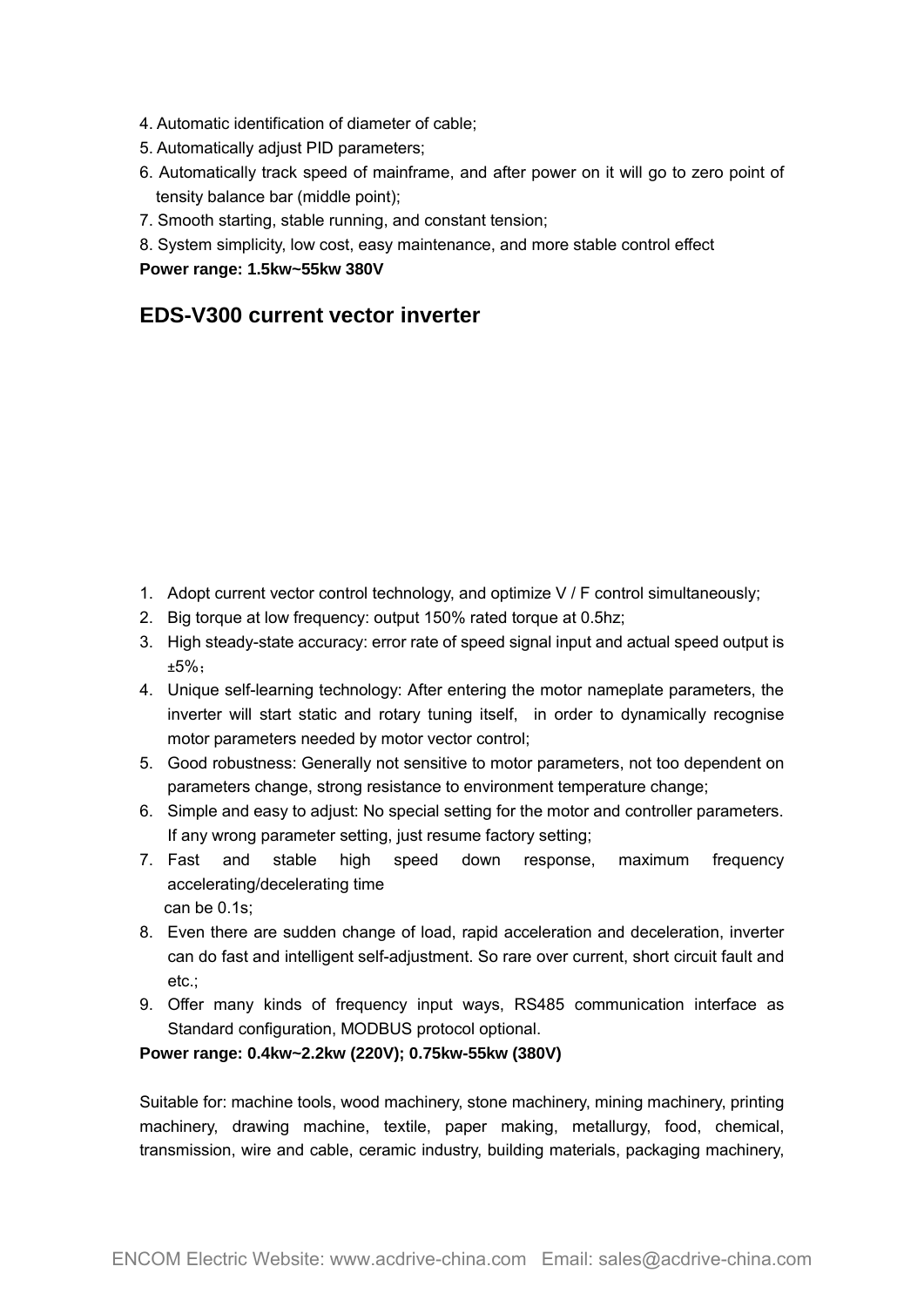tobacco, and other sites and industries.

### **EDS2000 series hi-performance universal inverter**

- Takes DSP as the core, Dual CPU Control (Including the keypad CPU control)
- Low frequency (1Hz) large output torque.
- Great overload capacity. 200% of rated current transiently
- 10 digital input channel, 3 analog input channel, can accept 0~10V, 0~5V and 4~20mA input
	- signal.
- 2 pulse input channel (maximum 50 KHz), 2 OC digital output channel and 1 hi-speed pulse

output channel are available.

- Two 0~10V voltage and two 4~20mA current analog quantum output channel.
- Output channel can be connected to standard secondary meter
- 16 (maximum) section speed control
- RS485 interface as standard part
- Remote keypad can be as long as 1000 meters off the inverter.

**Power range: 75~400KW 380V**

#### **EDS2800 series inverter**



- Have all the features of EDS2000 series
- Full load output at Low-frequency (0.1Hz).
- With powerful over load ability--- 150% of rated current 3 minutes, 200% of rated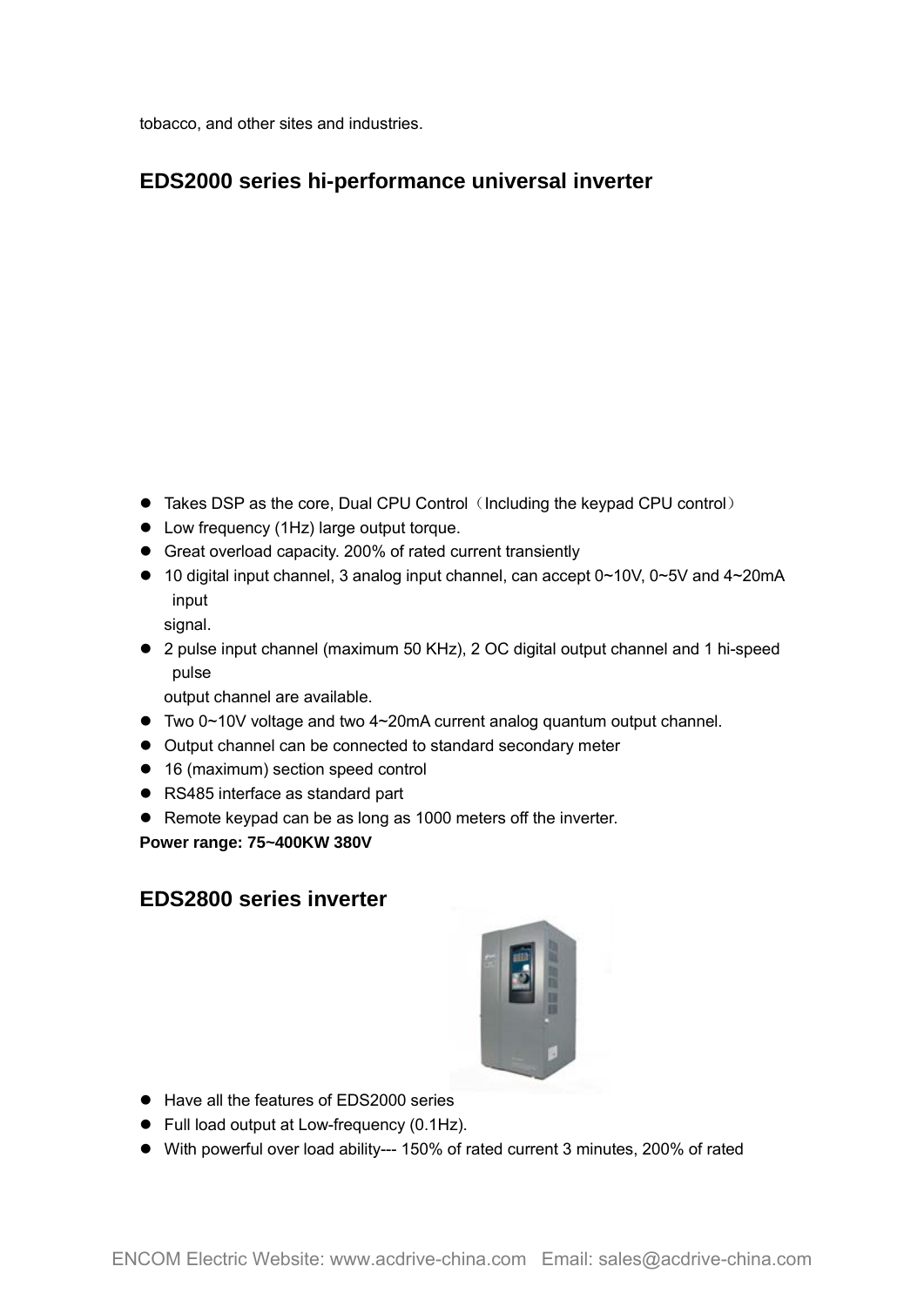current 5 seconds.

- Perfect control function for injection molding machine.
- Provide 2-way 0-1A and 2-way 0-10V isolated analog input signal channels
- Effective control of the excitation current can control the heating of injection molding machines effectively

#### **Power range: 11KW~75KW 380V**

#### **EDS2860 series special inverter for injection molding machine**

**(CE Approval)**



- Takes DSP as the core
- Double loop for power source/power save running, automatic reset and power-off reset function ensure production continuity and efficiency
- Great overload capacity: 150% of rated current for 3 minutes, 200% of rated current for 5 seconds
- No high pressure flooding energy loss, power save rate reaches 25%~65%
- Temperature of the oil is stable, cooling water can be saved by above 30%
- The investment can be returned for about 6-15 months by power save.

**Power range: 7.5KW~75KW 380V**

#### **EDS2080 series bypass/variable frequency integrated energy**

#### **save and control machine**



- Have all the features of EDS2000 series
- Bears automatic voltage regulation (AVR) and automatic current limiting function
- Power source/Variable frequency dual-loop operation with automatic reset, power-off